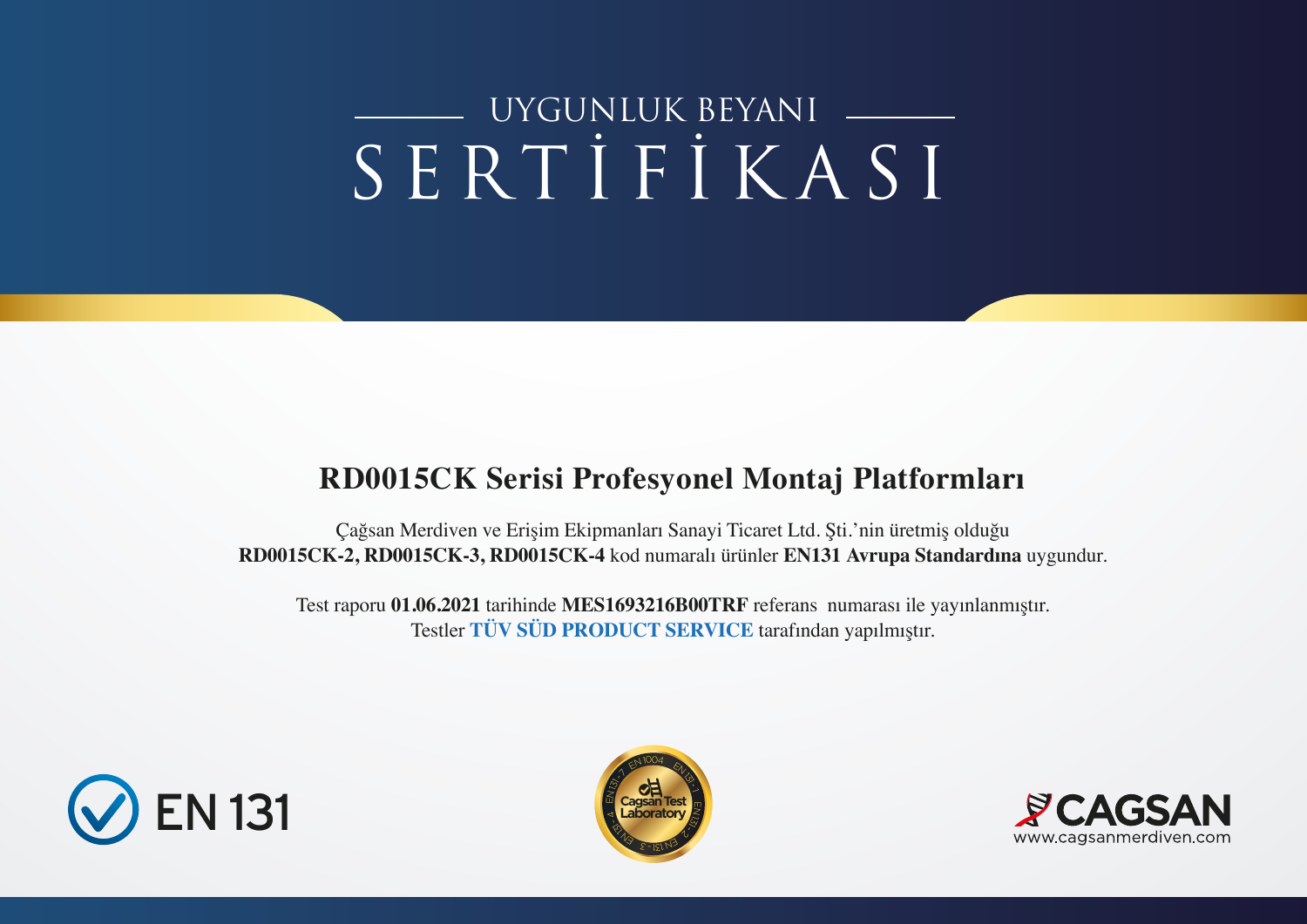CERTIFICATE

DECLARATION OF CONFORMITY

# **RD0015CK Series Aluminium Standing Ladders**

We declare that the products which have been manufactured by Cagsan Merdiven ve Erisim Ekipmanlari Sanayi Ticaret Ltd. Sti. with code numbers **RD0015CK-2, RD0015CK-3, RD0015CK-4** are complying with the **European Standard EN131**

> The test report published on **01.06.2021** with the number **MES1693216B00TRF** The tests have been carried out by **TÜV SÜD PRODUCT SERVICE**





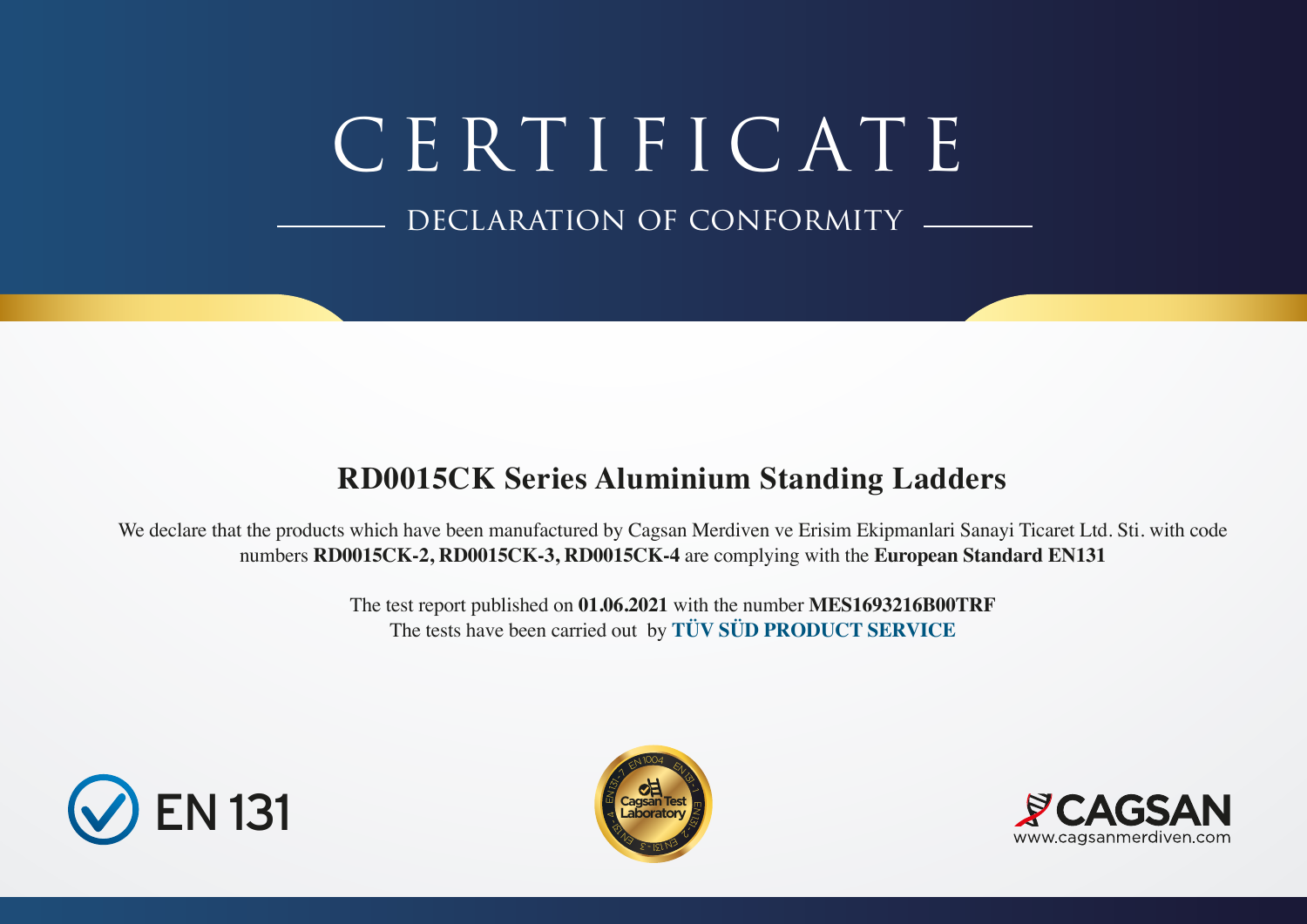СЕРТИФИКАТ ДЕКЛАРАЦИЯ СООТВЕТСТВИЯ

#### **Алюминиевые стоячие лестницы серии RD0015CK**

Мы заявляем, что продукция, произведенная компанией Cagsan Merdiven ve Erisim Ekipmanlari Sanayi Ticaret Ltd. Sti. с кодовыми номерами **RD0015CK-2, RD0015CK-3, RD0015CK-4** соответствуют европейскому стандарту **EN131**

Отчет об испытаниях был опубликован **01.06.2021** под номером **MES1693216B00TRF** после испытаний, проведенных **TÜV SÜD PRODUCT SERVICE**





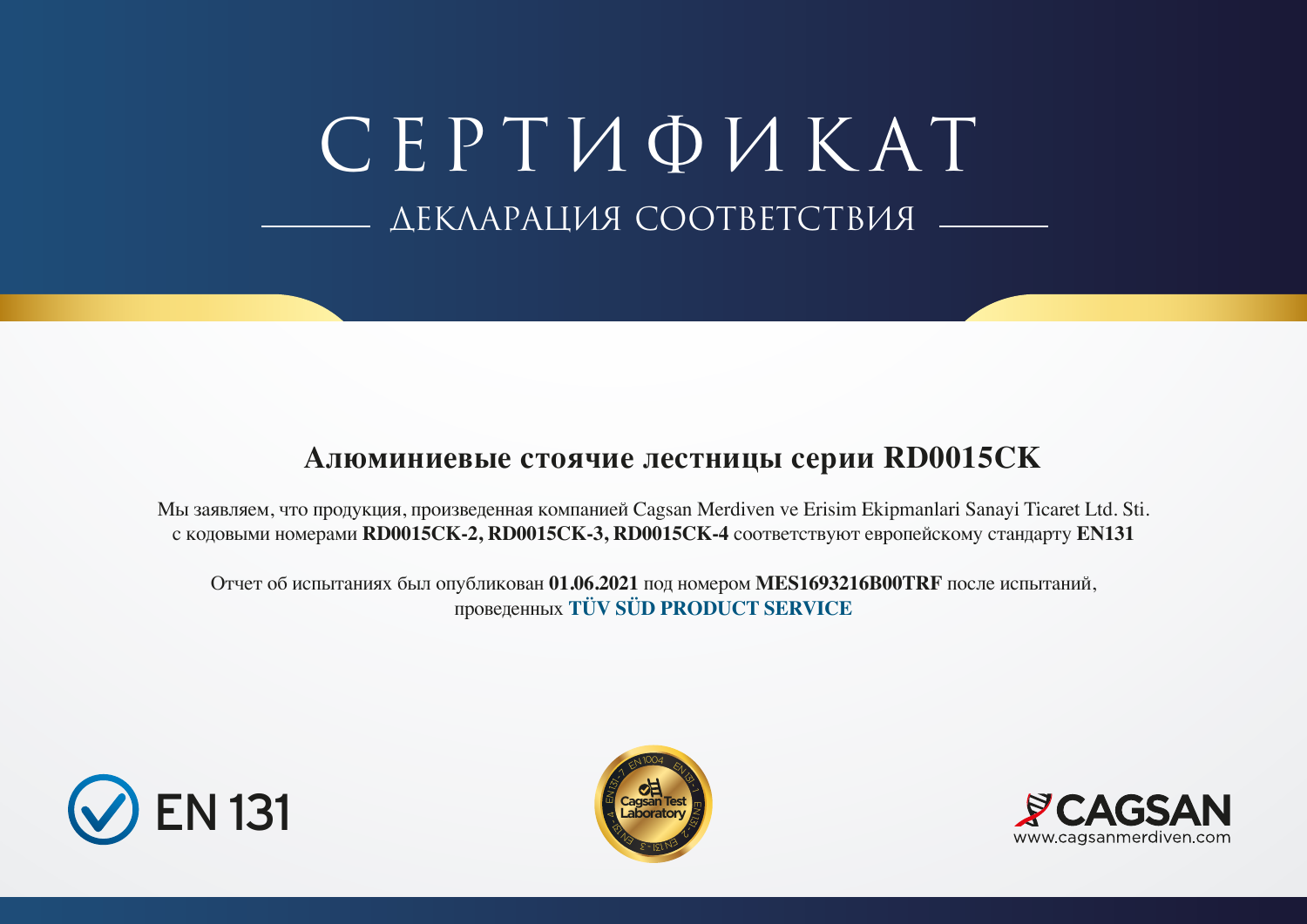DÉCLARATION DE CONFORMITÉ CERTIFICAT

# **Échelles En Aluminium Série RD0015CK**

Nous déclarons que les produits qui ont été fabriqués par Cagsan Merdiven ve Erisim Ekipmanlari Sanayi Ticaret Ltd. Sti. avec les numéros de code **RD015CK-2, RD0015CK-3, RD0015-CK-4** sont conformes à la **norme européenne EN131**

Le rapport de test a été publié le **01.06.2021** sous le numéro **MES1693216B00TRF** après que les tests aient été effectués par **TÜV SÜD PRODUCT SERVICE**





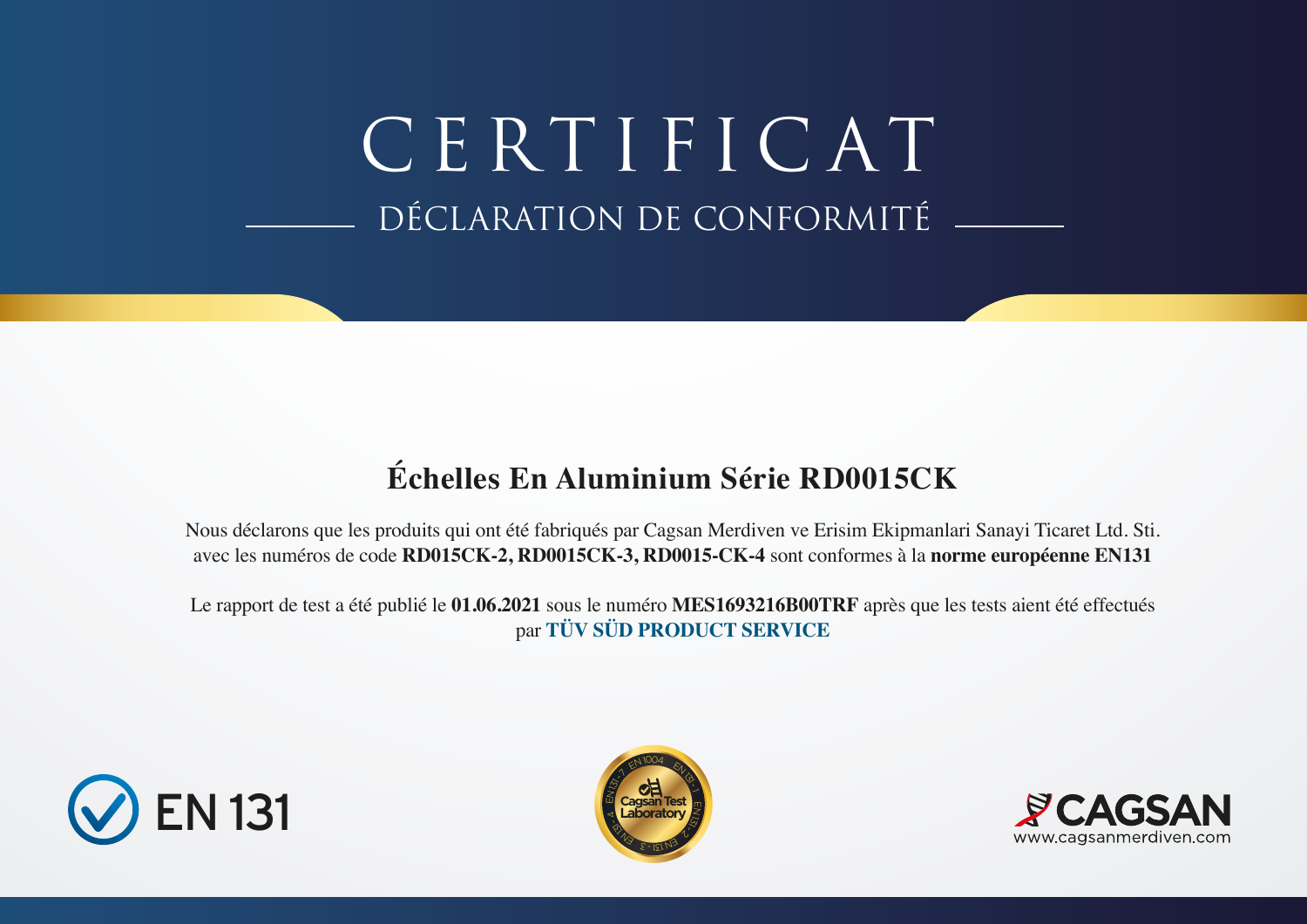ZERTIFIKAT konformitätserklärung

## **Aluminium-Stehleitern der Serie RD0015CK**

Wir erklären, dass die von Cagsan Merdiven ve Erisim Ekipmanlari Sanayi Ticaret Ltd. Sti. mit den Codenummern **RD0015CK-2, RD0015CK-3, RD0015CK-4** entsprechen der **Europäischen Norm EN131**

Der am **01.06.2021** veröffentlichte Prüfbericht mit der Nummer **MES1693216B00TRF** Die Prüfungen wurden vom **TÜV SÜD PRODUCT SERVICE** durchgeführt